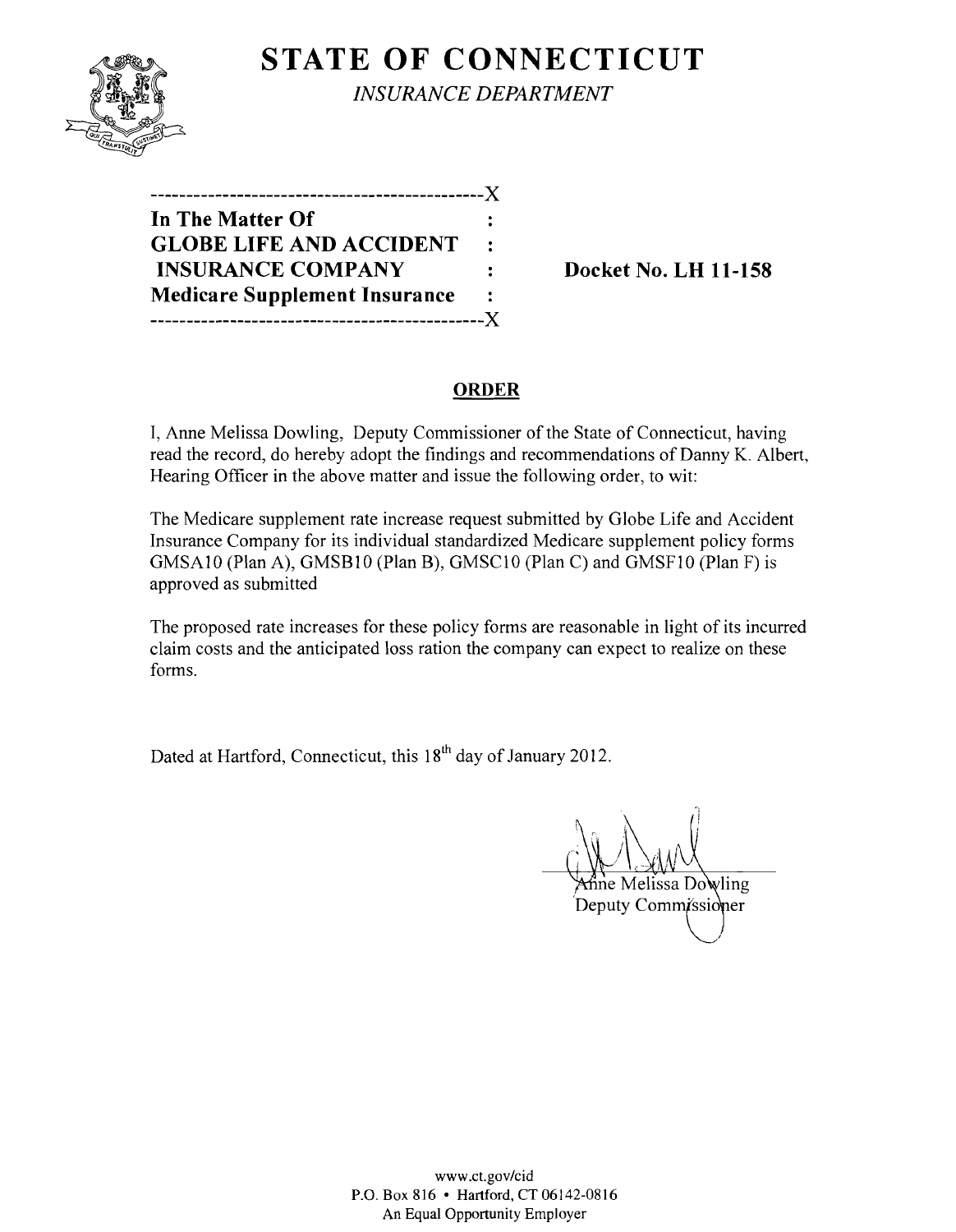

**STATE OF CONNECTICUT** *INSURANCE DEPARTMENT* 

**----------------------------------------------J( In The Matter Of:**  GLOBE LIFE AND ACCIDENT : Docket No. LH 11-158 **INSURANCE COMPANY Medicare Supplement Insurance ----------------------------------------------J(** 

## **PROPOSED FINAL DECISION**

## 1. INTRODUCTION

The Insurance Commissioner of the State of Connecticut is empowered to review rates charged for individual and group Medicare supplement policies sold to any resident of this State who is eligible for Medicare. The source for this regulatory authority is contained in Chapter 700c and Section 38a-495a of the Connecticut General Statutes.

After due notice a hearing was held at the Insurance Department in Hartford on January 5, 2012 to consider whether or not the rate increase requested by Globe Life and Accident Insurance Company on its individual standardized Medicare supplement business should be approved.

No one from the general public attended the hearing.

No representatives from Globe attended the hearing.

The hearing was conducted in accordance with the requirements of Section 38a-474, Connecticut General Statutes, the Uniform Administrative Procedures Act, Chapter 54 of the Connecticut General Statutes, and the Insurance Department Rules of Practice, Section 38a-8-1 et seq. of the Regulations of Connecticut State Agencies.

A Medicare supplement (or Medigap) policy is a private health insurance policy sold on an individual or group basis which provides benefits that are additional to the benefits provided by Medicare. For many years Medicare supplement policies have been highly regulated under both state and federal law to protect the interests of persons eligible for Medicare who depend on these policies to provide additional coverage for the costs of health care.

Effective December 1, 2005, Connecticut amended its program of standardized Medicare supplement policies in accordance with Section 38a-495a of the Connecticut General Statutes, and Sections 38a-495a-l through 38a-495a-21 of the Regulations of Connecticut Agencies. This program, which conforms to federal requirements, provides that all insurers offering Medicare supplement policies for sale in the state must offer the basic "core" package of benefits known as Plan A. Insurers may also offer anyone or more of eleven other plans (Plans B through L).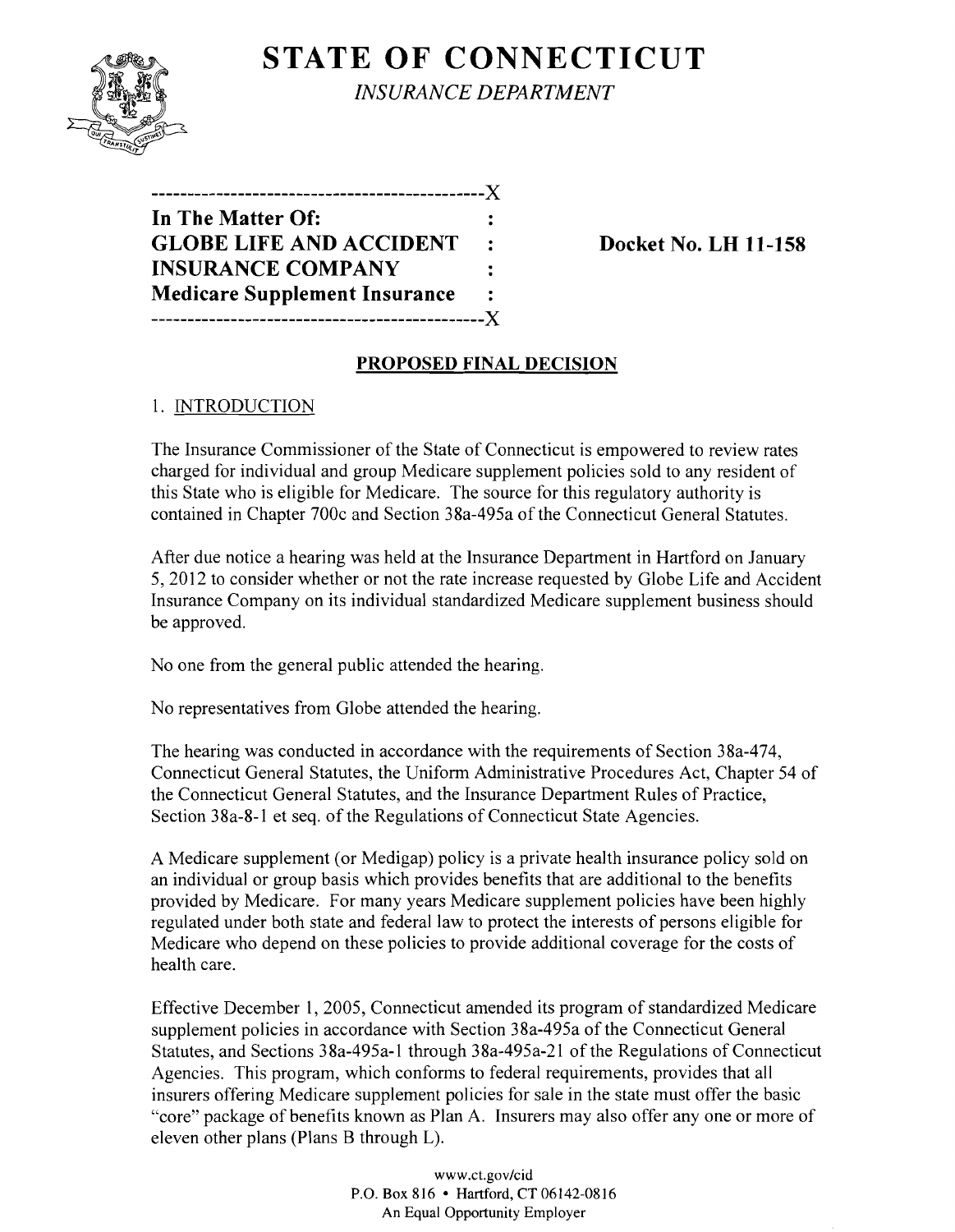Effective January 1,2006, in accordance with Section 38a-495c of the Connecticut General Statutes (as amended by Public Act 05-20) premiums for all Medicare supplement policies in the state must use community rating. Rates for Plans A through L must be computed without regard to age, gender, previous claims history or the medical condition of any person covered by a Medicare supplement policy or certificate.

The statute provides that coverage under Plan A through L may not be denied on the basis of age, gender, previous claims history or the medical condition of any covered person. Insurers may exclude benefits for losses incurred within six months from the effective date of coverage based on a pre-existing condition.

Effective October 1, 1998, carriers that offer Plan B or Plan C must make these plans as well as Plan A, available to all persons eligible for Medicare by reason of disability.

Insurers must also make the necessary arrangements to receive notice of all claims paid by Medicare for their insureds so that supplemental benefits can be computed and paid without requiring insureds to file claim forms for such benefits. This process of direct notice and automatic claims payment is commonly referred to as "piggybacking" or "crossover".

Sections 38a-495 and 38a-522 of the Connecticut General Statutes, and Section 38a-495a-10 of the Regulations of Connecticut Agencies, state that individual and group Medicare supplement policies must have anticipated loss ratios of 65% and 75%, respectively. Under Sections 38a-495-7 and 38a-495a-10 of the Regulations of Connecticut Agencies, filings for rate increases must demonstrate that actual and expected losses in relation to premiums meet these standards, and anticipated loss ratios for the entire future period for which the requested premiums are calculated to provide coverage must be expected to equal or exceed the appropriate loss ratio standard.

Section 38a-473 of the Connecticut General Statutes provides that no insurer may incorporate in its rates for Medicare supplement policies factors for expenses that exceed 150% of the average expense ratio for that insurer's entire written premium for all lines of health insurance for the previous calendar year.

# II. **FINDING OF FACT**

After reviewing the exhibits entered into the record of this proceeding, and utilizing the experience, technical competence and specialized knowledge of the Insurance Department, the undersigned makes the following findings of fact:

1. Globe Life and Accident Insurance Company has requested the following rate increases for individual standardized Medicare supplement policy forms GMSA10, GMSB10, GMSC10 and GMSF10:

| Plan | Increase |
|------|----------|
| A    | 10.0%    |
| R    | 10.0%    |
| C    | 10.0%    |
| F    | 10.0%    |